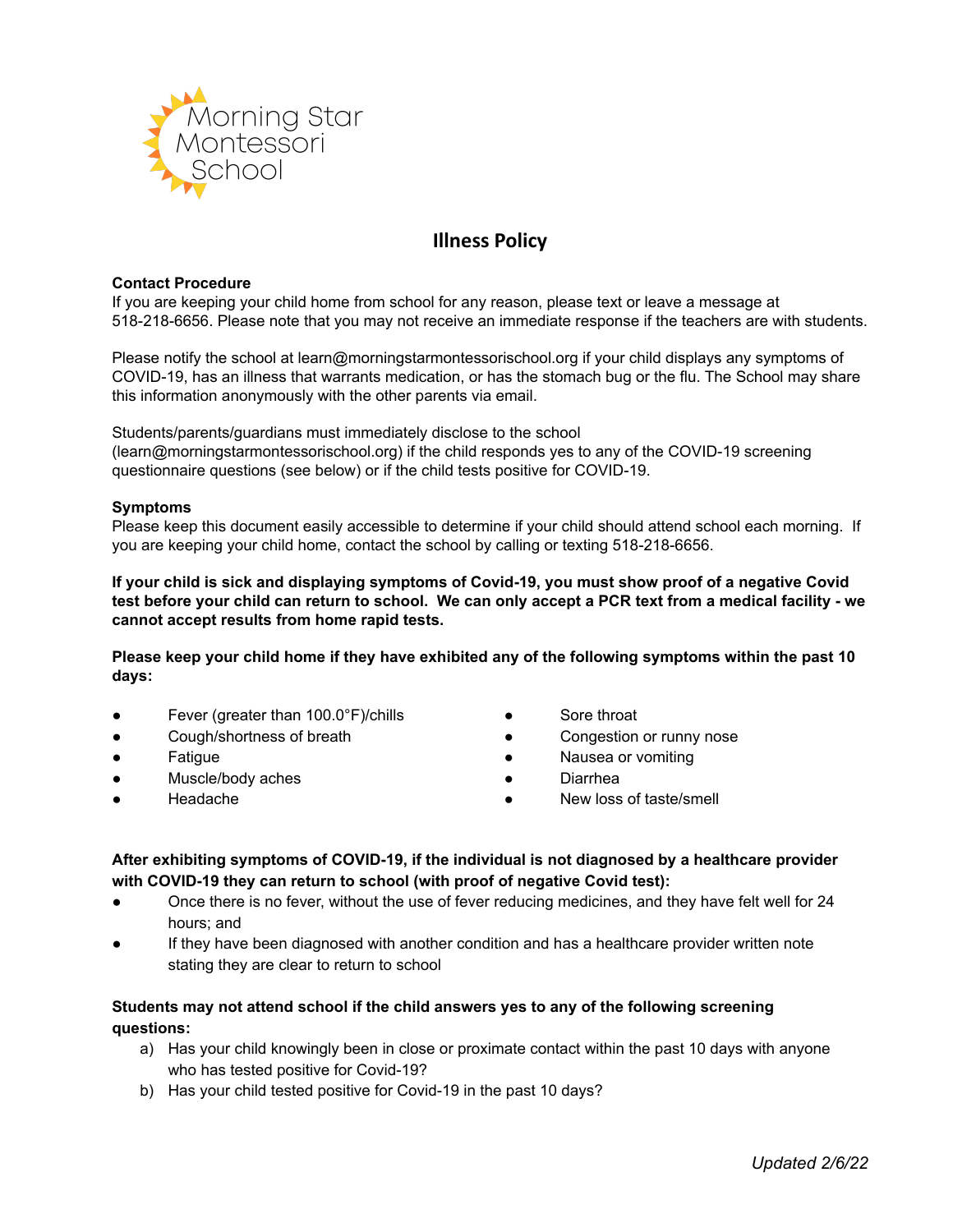- c) Within the past 10 days, has your child had a temperature of 100.0 degrees or higher without the use of fever reducing medication such as acetaminophen (Tylenol), ibuprofen (Motrin, Advil), aspirin or naproxen sodium (aleve)?
- d) Has your child experienced any symptoms of Covid-19 in the past 10 days?

Students/parents/guardians must immediately disclose to the School (learn@morningstarmontessorischool.org) if and when their responses to any of the aforementioned questions changes.

If your child has tested positive for Covid-19 within the last 90 days (with a positive PCR on record with the school), your child is exempt from quarantine when exposed to Covid-19.

While the School will not administer screening questionnaires to children's immediate household members/caregivers, if an immediate household member or someone who frequently interacts with the child answers yes to any of the above screening questions, the child should also stay at home until the household member/caregiver has tested negative for Covid.

While there is currently no New York State Travel Advisory, we ask that families take additional safety precautions when traveling and be considerate of others in the school when returning to the classroom after travel.

### **Isolation - After testing positive**

Regardless of vaccination status, if your child tests positive for Covid-19, they must stay home from school for 10 days. Please notify the school immediately and send a copy of your child's positive test results to [learn@morningstarmontessorischool.org](mailto:learn@morningstarmontessorischool.org)

Day 0 - Symptom onset or positive test

Day 11 - Return to school (if symptom free for 24 hours without the use of fever reducing medicine) No additional test is needed before child's return to school.

### **Quarantine - After exposure**

If your child was exposed to Covid-19, they must stay home and quarantine for 5 days. They can return to school after a negative PCR test taken 5 days following exposure.

Day 0 - Day of exposure

Day 5 - PCR test

Day 6 - Return to school if your child tests negative. You must provide the school with a copy of your child's negative PCR test prior to their return. Please send a copy of your child's test to [learn@morningstarmontessorischool.org](mailto:learn@morningstarmontessorischool.org)

Regardless of vaccination status, if your child displays any symptoms of Covid-19 during their quarantine time, they must test with a PCR. If positive, they must stay home and isolate for 10 days.

### **Exemptions for children who have tested positive for Covid-19 within the last 90 days**

If your child has been exposed to Covid-19, but has a positive PCR test on record with the school within the last 90 days, they are exempt from quarantine and may return to school.